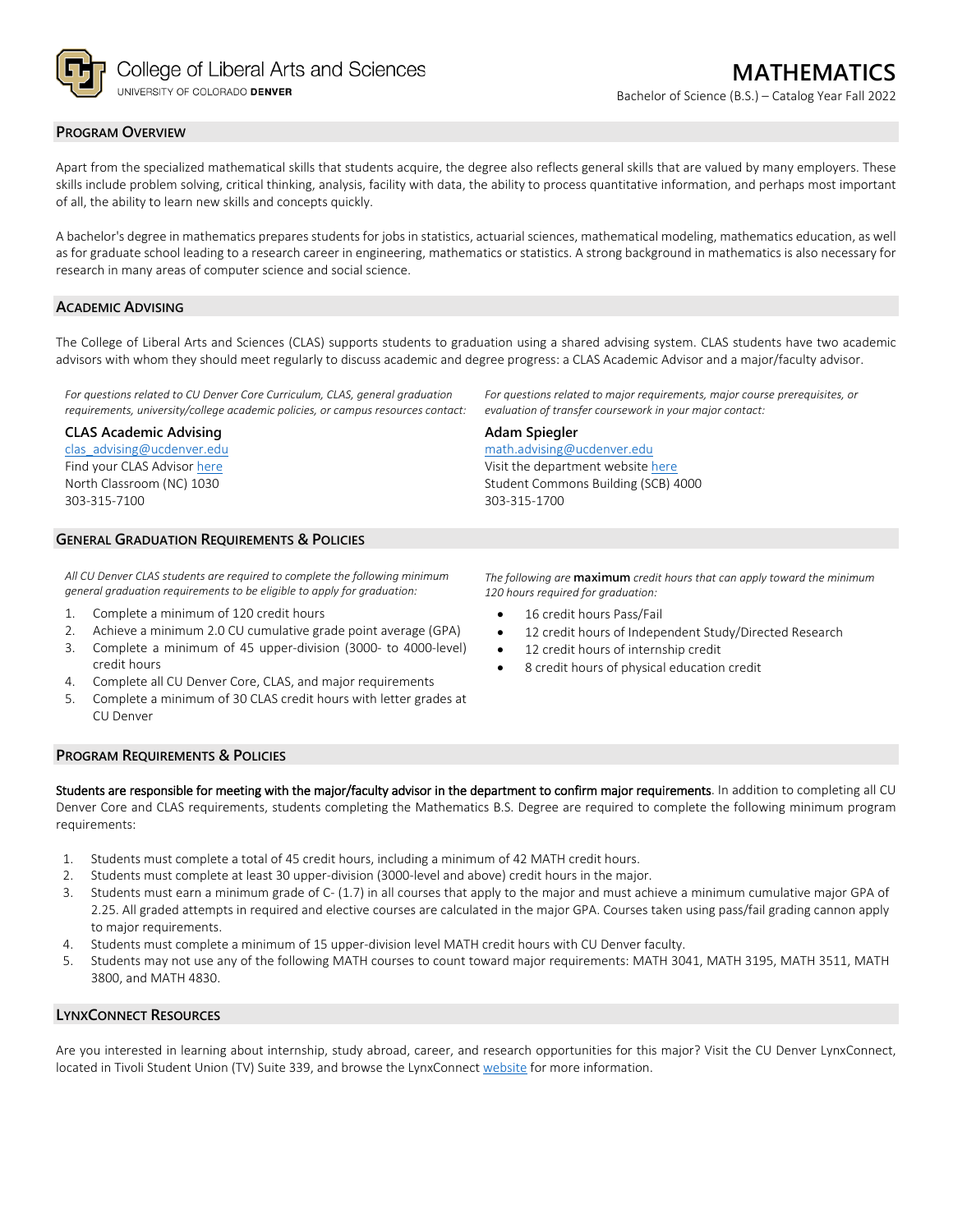

Bachelor of Science (B.S.) – Catalog Year Fall 2022

| <b>Degree Requirements</b>                                                                                                                                             | Credits        | <b>Notes</b>                                                                                                                                                                                                                                              |  |  |  |
|------------------------------------------------------------------------------------------------------------------------------------------------------------------------|----------------|-----------------------------------------------------------------------------------------------------------------------------------------------------------------------------------------------------------------------------------------------------------|--|--|--|
| * Course prerequisites change regularly. Students are responsible for consulting advisors and the class schedule in the student portal for prerequisite information. * |                |                                                                                                                                                                                                                                                           |  |  |  |
| <b>CU Denver Core Curriculum Requirements</b>                                                                                                                          | $34 - 40$      | <b>CU Denver Core Curriculum Requirements</b>                                                                                                                                                                                                             |  |  |  |
| <b>CLAS Graduation Requirements</b>                                                                                                                                    | $15 - 29$      | <b>CLAS Graduation Requirements</b>                                                                                                                                                                                                                       |  |  |  |
| <b>MATH Major Requirements</b>                                                                                                                                         | 45             | 30 MATH credit hours must be upper-division                                                                                                                                                                                                               |  |  |  |
| <b>MATH Required Courses</b>                                                                                                                                           |                |                                                                                                                                                                                                                                                           |  |  |  |
| MATH 1376 Programming for Data Science or CSCI 1410 & 1411<br>Fundamentals of Computing with Lab*                                                                      | $3 - 4$        | *Prerequisite: C- or higher in MATH 1109 or MATH 1110 or MATH 1120<br>or MATH 1130 or MATH 1401 or MATH 2830 OR entry into the MA30 or<br>MA01 Student Group OR ALEKS PPL score 61-100 (for MATH 1376)<br>*Corequisite: CSCI 1410/1411                    |  |  |  |
| MATH 1401 Calculus I                                                                                                                                                   | $\overline{4}$ | *Prerequisite: C- or higher in MATH 1109, 1070, or 1110 and MATH<br>1120; or C- or higher in MATH 1130; or C- or higher in MATH 1401; or<br>entry into the MA01 Student Group OR ALEKS PPL score 76-100.<br>Course can fulfill CU Denver Core Mathematics |  |  |  |
| MATH 2411 Calculus II                                                                                                                                                  | 4              | *Prerequisite: C- or better in MATH 1401<br>Course can fulfill CU Denver Core Mathematics                                                                                                                                                                 |  |  |  |
| MATH 2421 Calculus III                                                                                                                                                 | 4              | *Prerequisite: C- or better in MATH 2411<br>Course can fulfill CU Denver Core Mathematics                                                                                                                                                                 |  |  |  |
| MATH 3000 Introduction to Abstract Mathematics                                                                                                                         | 3              | *Corequisite: MATH 2421 or MATH 3191                                                                                                                                                                                                                      |  |  |  |
| MATH 3191 Applied Linear Algebra                                                                                                                                       | 3              | *Prerequisite: C- or better in MATH 1401                                                                                                                                                                                                                  |  |  |  |
| MATH 3382 Statistical Theory                                                                                                                                           | 3              | *Prerequisite: C- or better in MATH 2421                                                                                                                                                                                                                  |  |  |  |
| MATH 4310 Introduction to Real Analysis I                                                                                                                              | 3              | *Prerequisite: C- or better in MATH 2421 and MATH 3000                                                                                                                                                                                                    |  |  |  |
| MATH 4779 Math Clinic                                                                                                                                                  | 3              | *Check individual courses for prerequisites.                                                                                                                                                                                                              |  |  |  |
| <b>MATH Major Electives</b>                                                                                                                                            |                |                                                                                                                                                                                                                                                           |  |  |  |
| Choose five approved upper-division (3000- to 4000-level) MATH electives<br>excluding MATH 3041, 3195, 3511, 3800, 4015 and 4830                                       | 15             | *See department for approved list. Check individual courses for<br>prerequisites.                                                                                                                                                                         |  |  |  |
| <b>Estimated General Electives</b>                                                                                                                                     | $5 - 25$       | General Elective credits will vary based on Core & CLAS Requirements.<br>Consult with CLAS Advisor.                                                                                                                                                       |  |  |  |
| <b>Total Minimum Credit Hours:</b>                                                                                                                                     | 120            | 45 credit hours must be upper-division                                                                                                                                                                                                                    |  |  |  |